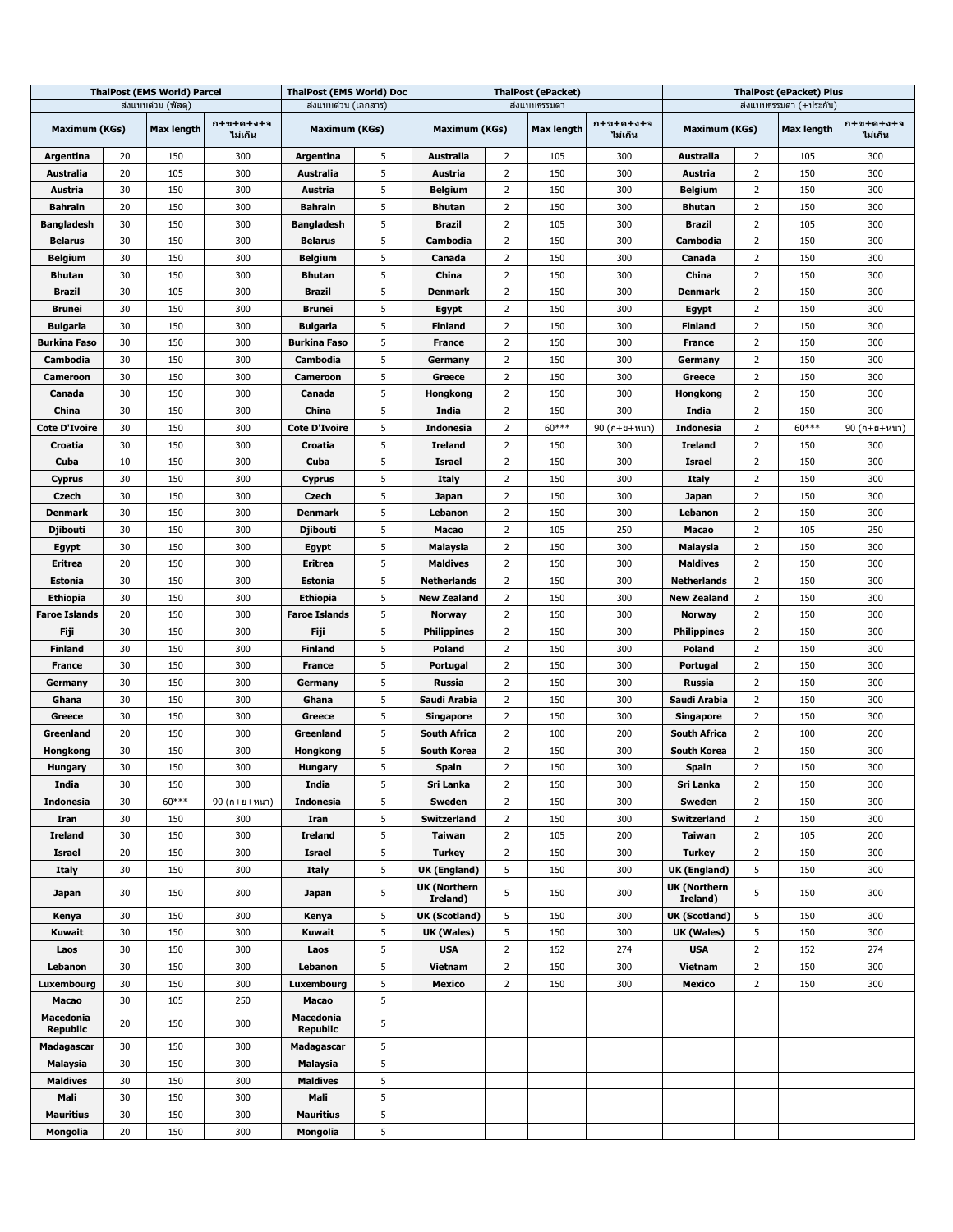| <b>ThaiPost (EMS World) Parcel</b> |    |                    | <b>ThaiPost (EMS World) Doc</b> |                                 |   | <b>ThaiPost (ePacket)</b> |                      | <b>ThaiPost (ePacket) Plus</b> |                        |                      |  |                   |                                |
|------------------------------------|----|--------------------|---------------------------------|---------------------------------|---|---------------------------|----------------------|--------------------------------|------------------------|----------------------|--|-------------------|--------------------------------|
|                                    |    | ส่งแบบด่วน (พัสดุ) |                                 | ส่งแบบด่วน (เอกสาร)             |   |                           | ส่งแบบธรรมดา         |                                | ส่งแบบธรรมดา (+ประกัน) |                      |  |                   |                                |
| <b>Maximum (KGs)</b>               |    | <b>Max length</b>  | $n+2+9+3+9$<br>ไม่เกิน          | <b>Maximum (KGs)</b>            |   |                           | <b>Maximum (KGs)</b> |                                | ก+ข+ค+ง+จ<br>ไม่เกิน   | <b>Maximum (KGs)</b> |  | <b>Max length</b> | $n + 2 + n + 3 + 3$<br>ไม่เกิน |
| Morocco                            | 30 | 150                | 300                             | Morocco                         | 5 |                           |                      |                                |                        |                      |  |                   |                                |
| <b>Myanmar</b>                     | 20 | 150                | 300                             | Myanmar                         | 5 |                           |                      |                                |                        |                      |  |                   |                                |
| <b>Nepal</b>                       | 30 | 150                | 300                             | <b>Nepal</b>                    | 5 |                           |                      |                                |                        |                      |  |                   |                                |
| <b>Netherlands</b>                 | 30 | 150                | 300                             | <b>Netherlands</b>              | 5 |                           |                      |                                |                        |                      |  |                   |                                |
| New Zealand                        | 30 | 150                | 300                             | <b>New Zealand</b>              | 5 |                           |                      |                                |                        |                      |  |                   |                                |
| <b>Niger</b>                       | 30 | 150                | 300                             | <b>Niger</b>                    | 5 |                           |                      |                                |                        |                      |  |                   |                                |
| Nigeria                            | 30 | 150                | 300                             | <b>Nigeria</b>                  | 5 |                           |                      |                                |                        |                      |  |                   |                                |
| <b>Norway</b>                      | 30 | 150                | 300                             | <b>Norway</b>                   | 5 |                           |                      |                                |                        |                      |  |                   |                                |
| Oman                               | 30 | 150                | 300                             | Oman                            | 5 |                           |                      |                                |                        |                      |  |                   |                                |
| Pakistan                           | 30 | 150                | 300                             | Pakistan                        | 5 |                           |                      |                                |                        |                      |  |                   |                                |
| <b>Papua New</b><br>Guinea         | 30 | 150                | 300                             | <b>Papua New</b><br>Guinea      | 5 |                           |                      |                                |                        |                      |  |                   |                                |
| <b>Philippines</b>                 | 30 | 150                | 300                             | <b>Philippines</b>              | 5 |                           |                      |                                |                        |                      |  |                   |                                |
| Poland                             | 20 | 150                | 300                             | Poland                          | 5 |                           |                      |                                |                        |                      |  |                   |                                |
| Portugal                           | 30 | 150                | 300                             | Portugal                        | 5 |                           |                      |                                |                        |                      |  |                   |                                |
| Qatar                              | 30 | 150                | 300                             | Qatar                           | 5 |                           |                      |                                |                        |                      |  |                   |                                |
| Romania                            | 30 | 150                | 300                             | Romania                         | 5 |                           |                      |                                |                        |                      |  |                   |                                |
| <b>Russia</b>                      | 30 | 150                | 300                             | <b>Russia</b>                   | 5 |                           |                      |                                |                        |                      |  |                   |                                |
| Saudi Arabia                       | 30 | 150                | 300                             | Saudi Arabia                    | 5 |                           |                      |                                |                        |                      |  |                   |                                |
| Senegal                            | 30 | 150                | 300                             | Senegal                         | 5 |                           |                      |                                |                        |                      |  |                   |                                |
| Serbia                             | 30 | 150                | 300                             | Serbia                          | 5 |                           |                      |                                |                        |                      |  |                   |                                |
| <b>Singapore</b>                   | 30 | 150                | 300                             | <b>Singapore</b>                | 5 |                           |                      |                                |                        |                      |  |                   |                                |
| Slovakia                           | 30 | 150                | 300                             | Slovakia                        | 5 |                           |                      |                                |                        |                      |  |                   |                                |
| Slovenia                           | 30 | 150                | 300                             | Slovenia                        | 5 |                           |                      |                                |                        |                      |  |                   |                                |
| <b>South Africa</b>                | 30 | 100                | 200                             | <b>South Africa</b>             | 5 |                           |                      |                                |                        |                      |  |                   |                                |
| South Korea                        | 30 | 150                | 300                             | South Korea                     | 5 |                           |                      |                                |                        |                      |  |                   |                                |
| Spain                              | 20 | 150                | 300                             | <b>Spain</b>                    | 5 |                           |                      |                                |                        |                      |  |                   |                                |
| Sri Lanka                          | 30 | 150                | 300                             | Sri Lanka                       | 5 |                           |                      |                                |                        |                      |  |                   |                                |
| Sweden                             | 30 | 150                | 300                             | Sweden                          | 5 |                           |                      |                                |                        |                      |  |                   |                                |
| <b>Switzerland</b>                 | 30 | 150                | 300                             | <b>Switzerland</b>              | 5 |                           |                      |                                |                        |                      |  |                   |                                |
| <b>Taiwan</b>                      | 30 | 105                | 200                             | <b>Taiwan</b>                   | 5 |                           |                      |                                |                        |                      |  |                   |                                |
| <b>Tanzania</b>                    | 30 | 150                | 300                             | <b>Tanzania</b>                 | 5 |                           |                      |                                |                        |                      |  |                   |                                |
| <b>Tunisia</b>                     | 15 | 150                | 300                             | <b>Tunisia</b>                  | 5 |                           |                      |                                |                        |                      |  |                   |                                |
| <b>Turkey</b>                      | 30 | 150                | 300                             | <b>Turkey</b>                   | 5 |                           |                      |                                |                        |                      |  |                   |                                |
| <b>Ukraine</b>                     | 20 | 150                | 300                             | <b>Ukraine</b>                  | 5 |                           |                      |                                |                        |                      |  |                   |                                |
| <b>UAE</b>                         | 30 | 150                | 300                             | <b>UAE</b>                      | 5 |                           |                      |                                |                        |                      |  |                   |                                |
| <b>UK (England)</b>                | 30 | 150                | 300                             | UK (England)                    | 5 |                           |                      |                                |                        |                      |  |                   |                                |
| <b>UK (Northern</b><br>Ireland)    | 30 | 150                | 300                             | <b>UK (Northern</b><br>Ireland) | 5 |                           |                      |                                |                        |                      |  |                   |                                |
| UK (Scotland)                      | 30 | 150                | 300                             | UK (Scotland)                   | 5 |                           |                      |                                |                        |                      |  |                   |                                |
| UK (Wales)                         | 30 | 150                | 300                             | UK (Wales)                      | 5 |                           |                      |                                |                        |                      |  |                   |                                |
| <b>USA</b>                         | 30 | 152                | 274                             | <b>USA</b>                      | 5 |                           |                      |                                |                        |                      |  |                   |                                |
| Vietnam                            | 30 | 150                | 300                             | Vietnam                         | 5 |                           |                      |                                |                        |                      |  |                   |                                |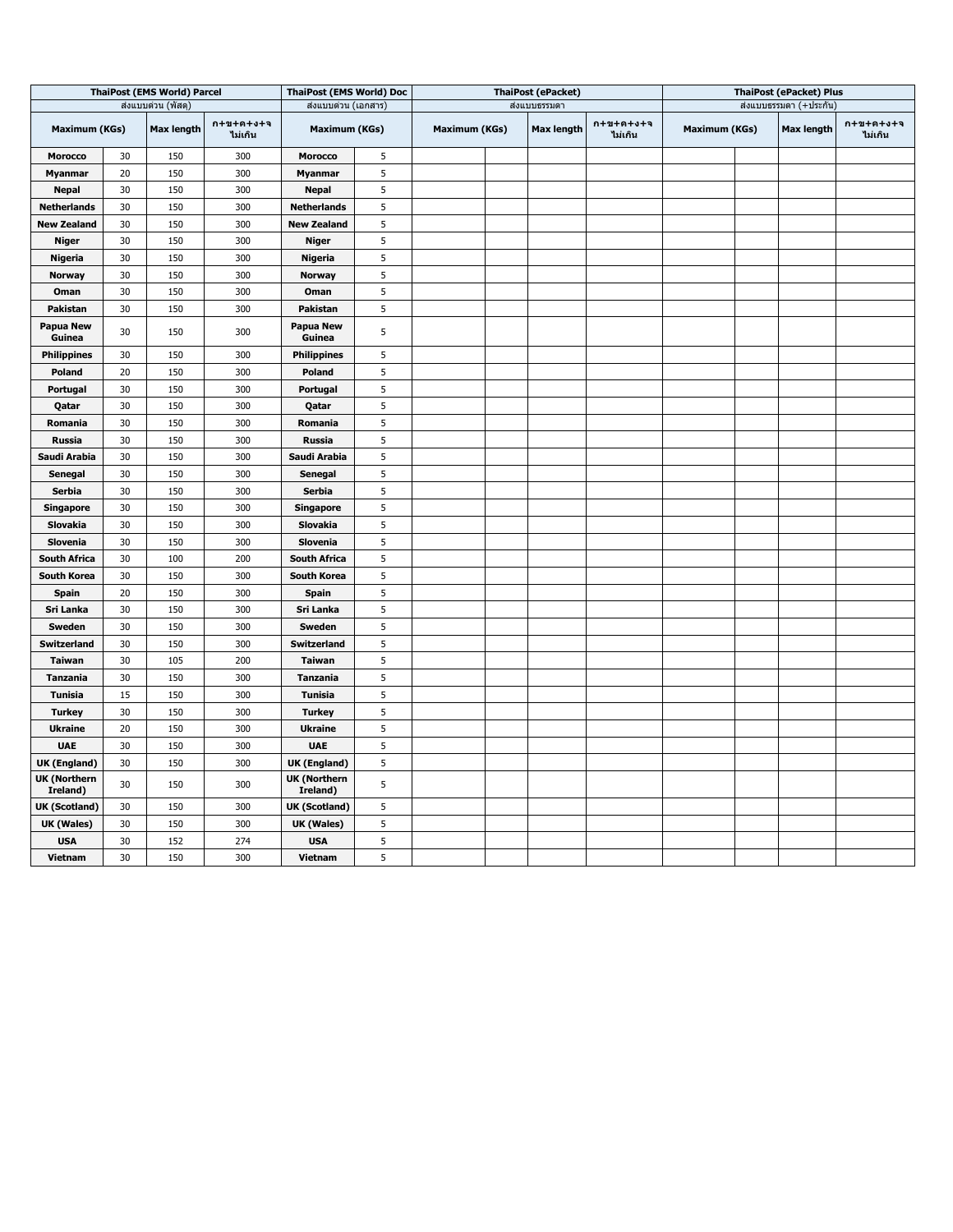|                                     |          | <b>ThaiPost (EMS World) Parcel</b> |                                | <b>ThaiPost (EMS World) Doc</b> |        |                                 |                     | <b>ThaiPost (ePacket)</b> |                                  | <b>ThaiPost (ePacket) Plus</b>      |                |                   |                                  |
|-------------------------------------|----------|------------------------------------|--------------------------------|---------------------------------|--------|---------------------------------|---------------------|---------------------------|----------------------------------|-------------------------------------|----------------|-------------------|----------------------------------|
| Maximum (KGs)                       |          | <b>Max length</b>                  | A+B+C+D+E<br><b>Not exceed</b> | Maximum (KGs)                   |        | Maximum (KGs)                   |                     | <b>Max length</b>         | $A+B+C+D+E$<br><b>Not exceed</b> | Maximum (KGs)                       |                | <b>Max length</b> | $A+B+C+D+E$<br><b>Not exceed</b> |
| Argentina                           | 20       | 150                                | 300                            | Argentina                       | 5      | Australia                       | 2                   | 105                       | 300                              | Australia                           | 2              | 105               | 300                              |
| Australia                           | 20       | 105                                | 300                            | Australia                       | 5      | Austria                         | 2                   | 150                       | 300                              | Austria                             | $\overline{2}$ | 150               | 300                              |
| Austria                             | 30       | 150                                | 300                            | Austria                         | 5      | <b>Belgium</b>                  | 2                   | 150                       | 300                              | <b>Belgium</b>                      | $\overline{2}$ | 150               | 300                              |
| <b>Bahrain</b>                      | 20       | 150                                | 300                            | Bahrain                         | 5      | <b>Bhutan</b>                   | 2                   | 150                       | 300                              | Bhutan                              | 2              | 150               | 300                              |
| Bangladesh                          | 30       | 150                                | 300                            | Bangladesh                      | 5      | Brazil                          | 2                   | 105                       | 300                              | Brazil                              | 2              | 105               | 300                              |
| <b>Belarus</b>                      | 30       | 150                                | 300                            | Belarus                         | 5      | Cambodia                        | 2                   | 150                       | 300                              | Cambodia                            | 2              | 150               | 300                              |
| <b>Belgium</b>                      | 30       | 150                                | 300                            | Belgium                         | 5      | Canada                          | 2                   | 150                       | 300                              | Canada                              | 2              | 150               | 300                              |
| <b>Bhutan</b>                       | 30       | 150                                | 300                            | <b>Bhutan</b>                   | 5      | China                           | 2                   | 150                       | 300                              | China                               | 2              | 150               | 300                              |
| <b>Brazil</b>                       | 30       | 105                                | 300                            | Brazil                          | 5      | Denmark                         | 2                   | 150                       | 300                              | Denmark                             | 2              | 150               | 300                              |
| Brunei                              | 30       | 150                                | 300                            | Brunei                          | 5      | Egypt                           | 2                   | 150                       | 300                              | Egypt                               | 2              | 150               | 300                              |
| <b>Bulgaria</b>                     | 30       | 150                                | 300                            | Bulgaria                        | 5      | <b>Finland</b>                  | 2                   | 150                       | 300                              | <b>Finland</b>                      | 2              | 150               | 300                              |
| Burkina Faso                        | 30       | 150                                | 300                            | <b>Burkina Faso</b>             | 5      | <b>France</b>                   | 2                   | 150                       | 300                              | <b>France</b>                       | $\overline{2}$ | 150               | 300                              |
| Cambodia                            | 30       | 150                                | 300                            | Cambodia                        | 5      | Germany                         | 2                   | 150                       | 300                              | Germany                             | 2              | 150               | 300                              |
| Cameroon                            | 30       | 150                                | 300                            | Cameroon                        | 5      | Greece                          | 2                   | 150                       | 300                              | Greece                              | 2              | 150               | 300                              |
| Canada                              | 30       | 150                                | 300                            | Canada                          | 5      | Hongkong                        | 2                   | 150                       | 300                              | Hongkong                            | 2              | 150               | 300                              |
| China                               | 30       | 150                                | 300                            | China                           | 5      | <b>India</b>                    | 2                   | 150                       | 300                              | <b>India</b>                        | 2              | 150               | 300                              |
| <b>Cote D'Ivoire</b>                | 30       | 150                                | 300                            | <b>Cote D'Ivoire</b>            | 5      | Indonesia                       | 2                   | 60***                     | 90 (ก+ย+หนา)                     | Indonesia                           | 2              | $60***$           | 90 (ก+ย+หนา)                     |
| Croatia                             | 30       | 150                                | 300                            | Croatia                         | 5      | <b>Ireland</b>                  | 2                   | 150                       | 300                              | <b>Ireland</b>                      | 2              | 150               | 300                              |
| Cuba                                | 10<br>30 | 150                                | 300                            | Cuba                            | 5      | Israel                          | $\overline{2}$      | 150                       | 300                              | Israel                              | 2<br>2         | 150               | 300                              |
| <b>Cyprus</b>                       | 30       | 150                                | 300                            | Cyprus                          | 5<br>5 | Italy                           | $\overline{2}$<br>2 | 150                       | 300                              | Italy                               | 2              | 150               | 300                              |
| Czech<br>Denmark                    | 30       | 150<br>150                         | 300<br>300                     | Czech<br><b>Denmark</b>         | 5      | Japan<br>Lebanon                | $\overline{2}$      | 150<br>150                | 300<br>300                       | Japan<br>Lebanon                    | 2              | 150<br>150        | 300<br>300                       |
| Djibouti                            | 30       | 150                                | 300                            | Djibouti                        | 5      | Macao                           | $\overline{2}$      | 105                       | 250                              | Macao                               | 2              | 105               | 250                              |
| Egypt                               | 30       | 150                                | 300                            | Egypt                           | 5      | Malaysia                        | $\overline{2}$      | 150                       | 300                              | Malaysia                            | 2              | 150               | 300                              |
| Eritrea                             | 20       | 150                                | 300                            | Eritrea                         | 5      | Maldives                        | 2                   | 150                       | 300                              | <b>Maldives</b>                     | 2              | 150               | 300                              |
| <b>Estonia</b>                      | 30       | 150                                | 300                            | Estonia                         | 5      | <b>Netherlands</b>              | 2                   | 150                       | 300                              | Netherlands                         | 2              | 150               | 300                              |
| <b>Ethiopia</b>                     | 30       | 150                                | 300                            | Ethiopia                        | 5      | <b>New Zealand</b>              | 2                   | 150                       | 300                              | New Zealand                         | 2              | 150               | 300                              |
| Faroe Islands                       | 20       | 150                                | 300                            | <b>Faroe Islands</b>            | 5      | <b>Norway</b>                   | 2                   | 150                       | 300                              | <b>Norway</b>                       | 2              | 150               | 300                              |
| Fiji                                | 30       | 150                                | 300                            | Fiji                            | 5      | Philippines                     | 2                   | 150                       | 300                              | Philippines                         | 2              | 150               | 300                              |
| <b>Finland</b>                      | 30       | 150                                | 300                            | <b>Finland</b>                  | 5      | Poland                          | 2                   | 150                       | 300                              | Poland                              | 2              | 150               | 300                              |
| <b>France</b>                       | 30       | 150                                | 300                            | France                          | 5      | Portugal                        | $\overline{2}$      | 150                       | 300                              | Portugal                            | 2              | 150               | 300                              |
| Germany                             | 30       | 150                                | 300                            | Germany                         | 5      | Russia                          | 2                   | 150                       | 300                              | Russia                              | 2              | 150               | 300                              |
| Ghana                               | 30       | 150                                | 300                            | Ghana                           | 5      | Saudi Arabia                    | $\overline{2}$      | 150                       | 300                              | Saudi Arabia                        | 2              | 150               | 300                              |
| Greece                              | 30       | 150                                | 300                            | Greece                          | 5      | Singapore                       | $\overline{2}$      | 150                       | 300                              | <b>Singapore</b>                    | $\overline{2}$ | 150               | 300                              |
| Greenland                           | 20       | 150                                | 300                            | Greenland                       | 5      | <b>South Africa</b>             | 2                   | 100                       | 200                              | South Africa                        | 2              | 100               | 200                              |
| Hongkong                            | 30       | 150                                | 300                            | Hongkong                        | 5      | <b>South Korea</b>              | 2                   | 150                       | 300                              | South Korea                         | 2              | 150               | 300                              |
| Hungary                             | 30       | 150                                | 300                            | Hungary                         | 5      | Spain                           | 2                   | 150                       | 300                              | Spain                               | 2              | 150               | 300                              |
| <b>India</b>                        | 30       | 150                                | 300                            | India                           | 5      | Sri Lanka                       | 2                   | 150                       | 300                              | Sri Lanka                           | 2              | 150               | 300                              |
| <b>Indonesia</b>                    | 30       | 60***                              | 90 (ก+ย+หนา)                   | <b>Indonesia</b>                | 5      | Sweden                          | $\overline{2}$      | 150                       | 300                              | Sweden                              | $\overline{2}$ | 150               | 300                              |
| Iran                                | 30       | 150                                | 300                            | Iran                            | 5      | <b>Switzerland</b>              | $\overline{2}$      | 150                       | 300                              | <b>Switzerland</b>                  | $\overline{2}$ | 150               | 300                              |
| <b>Ireland</b>                      | 30       | 150                                | 300                            | <b>Ireland</b>                  | 5      | Taiwan                          | $\overline{2}$      | 105                       | 200                              | <b>Taiwan</b>                       | $\overline{2}$ | 105               | 200                              |
| <b>Israel</b>                       | 20       | 150                                | 300                            | <b>Israel</b>                   | 5      | <b>Turkey</b>                   | $\overline{2}$      | 150                       | 300                              | <b>Turkey</b>                       | $\overline{2}$ | 150               | 300                              |
| <b>Italy</b>                        | 30       | 150                                | 300                            | <b>Italy</b>                    | 5      | UK (England)                    | 5                   | 150                       | 300                              | UK (England)<br><b>UK (Northern</b> | 5              | 150               | 300                              |
| Japan                               | 30       | 150                                | 300                            | Japan                           | 5      | <b>UK (Northern</b><br>Ireland) | 5                   | 150                       | 300                              | Ireland)                            | 5              | 150               | 300                              |
| Kenya                               | 30       | 150                                | 300                            | Kenya                           | 5      | <b>UK (Scotland)</b>            | 5                   | 150                       | 300                              | <b>UK (Scotland)</b>                | 5              | 150               | 300                              |
| Kuwait                              | 30       | 150                                | 300                            | Kuwait                          | 5      | UK (Wales)                      | 5                   | 150                       | 300                              | UK (Wales)                          | 5              | 150               | 300                              |
| Laos                                | 30       | 150                                | 300                            | Laos                            | 5      | <b>USA</b>                      | $\overline{2}$      | 152                       | 274                              | <b>USA</b>                          | $\overline{2}$ | 152               | 274                              |
| Lebanon                             | 30       | 150                                | 300                            | Lebanon                         | 5      | Vietnam                         | $\overline{2}$      | 150                       | 300                              | Vietnam                             | $\overline{2}$ | 150               | 300                              |
| Luxembourg                          | 30       | 150                                | 300                            | Luxembourg                      | 5      | <b>Mexico</b>                   | $\overline{2}$      | 150                       | 300                              | Mexico                              | $\overline{2}$ | 150               | 300                              |
| Macao                               | 30       | 105                                | 250                            | Macao                           | 5      |                                 |                     |                           |                                  |                                     |                |                   |                                  |
| <b>Macedonia</b><br><b>Republic</b> | 20       | 150                                | 300                            | Macedonia<br><b>Republic</b>    | 5      |                                 |                     |                           |                                  |                                     |                |                   |                                  |
| Madagascar                          | 30       | 150                                | 300                            | Madagascar                      | 5      |                                 |                     |                           |                                  |                                     |                |                   |                                  |
| <b>Malaysia</b>                     | 30       | 150                                | 300                            | <b>Malaysia</b>                 | 5      |                                 |                     |                           |                                  |                                     |                |                   |                                  |
| <b>Maldives</b>                     | 30       | 150                                | 300                            | <b>Maldives</b>                 | 5      |                                 |                     |                           |                                  |                                     |                |                   |                                  |
| Mali                                | 30       | 150                                | 300                            | Mali                            | 5      |                                 |                     |                           |                                  |                                     |                |                   |                                  |
| <b>Mauritius</b>                    | 30       | 150                                | 300                            | <b>Mauritius</b>                | 5      |                                 |                     |                           |                                  |                                     |                |                   |                                  |
| Mongolia                            | 20       | 150                                | 300                            | Mongolia                        | 5      |                                 |                     |                           |                                  |                                     |                |                   |                                  |
| Morocco                             | 30       | 150                                | 300                            | Morocco                         | 5      |                                 |                     |                           |                                  |                                     |                |                   |                                  |